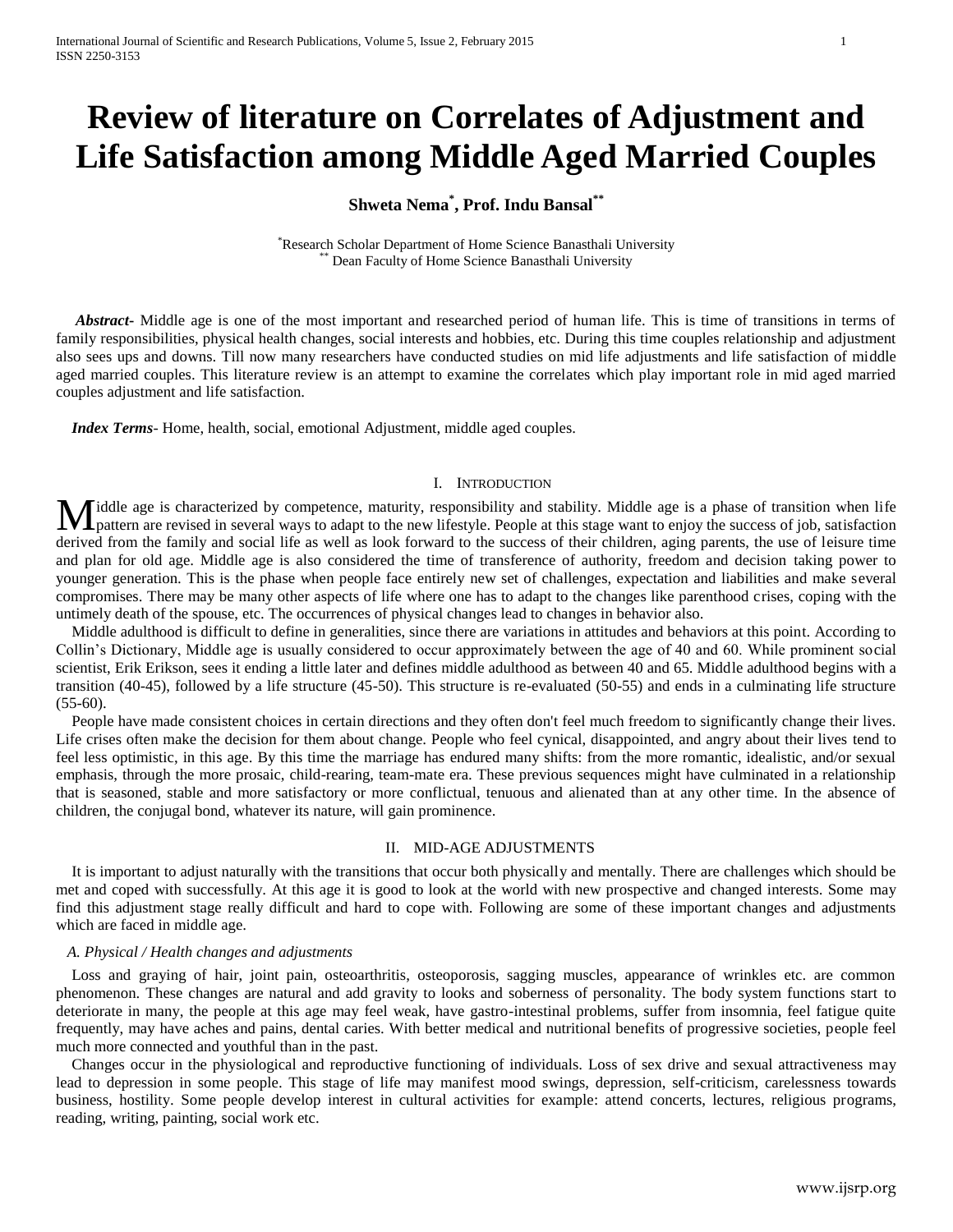#### *B. Intimacy and behavioral changes*

 Marital satisfaction significantly relates to sexual satisfaction (Rahmani, Khoei, et al.2009). Individuals satisfied with their sexual relations tended to be satisfied and happy with their marriages, and better marital quality, in turn, helped reduce marital instability (Yeh, Lorenz, et al. 2006). Relationship satisfaction in men depended on health, physical intimacy and sexual functioning, while in women only sexual functioning predicts relationship satisfaction. Longer relationship duration predicted greater relationship happiness and sexual satisfaction for men (Heiman, Long et al. 2011). It is a period of acceptance of changes in virility in case of men and changes in fertility in case of women. A combination of anxiety and immaturity will lead the members of a couple to veer away from potentially conflict-laden subjects to more emotionally safe areas, so as to limit exchanges that cause arguments.

### *C. Changes in family relations and adjustment*

 Marriage for certain families is synonymous with conflict. Chronic marital conflict at this stage may take the form of either hot arguments or silent distance. In the middle age period of life the spouses need to be closer in relationship with one another as compared to the early years of their married life. It is more difficult for women to cope up with the 'empty nest' period of their life. For some this may be a traumatic time when domestic responsibilities get minimized and one may find life monotonous. Boredom may be felt by many when there is no family oriented activity to perform. This is also time when menopausal symptoms set in; making it difficult to cope for some women.

 At mid-age, children are now adults and parents are much older; needing more attention and extra assistance. These extended-caregiving demands, legally, financially and physically burden middle-age person. People at late middle adulthood stage also have to prepare for their own retirement.

#### *D. Financial Adjustments*

 Financial decisions arise against the backdrop of present family structure, current and perceived future needs, and competing demands placed on limited resources. Because of high demands on expenditure, balancing between the cost of living, paying for children's college education, developing resources like house, vehicles, arrange for marriage expenses of children and funding retirement, mid-adults feel like on a treadmill one can never get off.

#### *E. Emotional Adjustment*

 Emotional behaviors expressed by couples differ as a function of age, gender and marital satisfaction. The intensity of the middleage intimacy crisis depends on the need-satisfaction of the relationship and the success achieved in the previous stages of intimacy. Older adults are biased toward the positive aspects of close relationships (Story, Nathan et. al 2007). Emotionally positive and responsive listening is one of the key to successful conflict resolution in marriage (Pasupathi, Monisha et. al.1999).

 Carl Jung described the developmental task of the second half of life as the need to develop neglected inner resources and enrich the inner life which may result in the impoverishment of the inner life - the world of feelings, values and inner creativity. Failure to accept the changes may lead to serious traumatic situations like mental illness, use of drugs, addiction problems, alcoholism and at times suicide or homicide.

#### III. LIFE SATISFACTION

 Life Satisfaction is examined from the perspective of subjective well-being which refers to people's own evaluation of their lives. Apart from many challenges there are also significant benefits for the relationship in the middle age couples. Most of mid-adults now a day enjoy relatively good health and stabilized finances. This can be an opportunity for couples to pursue their own interests and to spend more time together and get more life satisfaction. Blanchflower and Oswald (2008) reported a significant quadratic effect of age on the happiness. Increased work demands, parenting adolescents, empty nesting, caring for aging parents, financial issues and retirement are just some of the concerns that increase stress during mid-life.

As far as middle age is concerned following parameters can be taken into account to explain the life satisfaction:

#### *A. Mental*

 A close marital relationship can be viewed as a significant interpersonal resource across the adult life span, representing potentially the most intimate type of emotional support throughout the adulthood years. Conjugal support is a multidimensional construct consisting of three factors: instrumental support, emotional support and confiding (Anderson & McCulloch 1993). Physical health of mid-adult couples is related with their nature of marital relationship (Bookwala 2005) over and above marital status.

#### *B. Job*

 Work satisfaction is at its peak in mid life years and the quality of work performance remains high, despite decline in some cognitive or physical skills. Patterns of work and work satisfaction do vary between men and women in middle adulthood. Men are more likely to improve their level of satisfaction in situations where change is possible. Women tend to withdraw or engage in complaining with co-workers. Still, women are better able to balance their dissatisfaction with areas of contentment.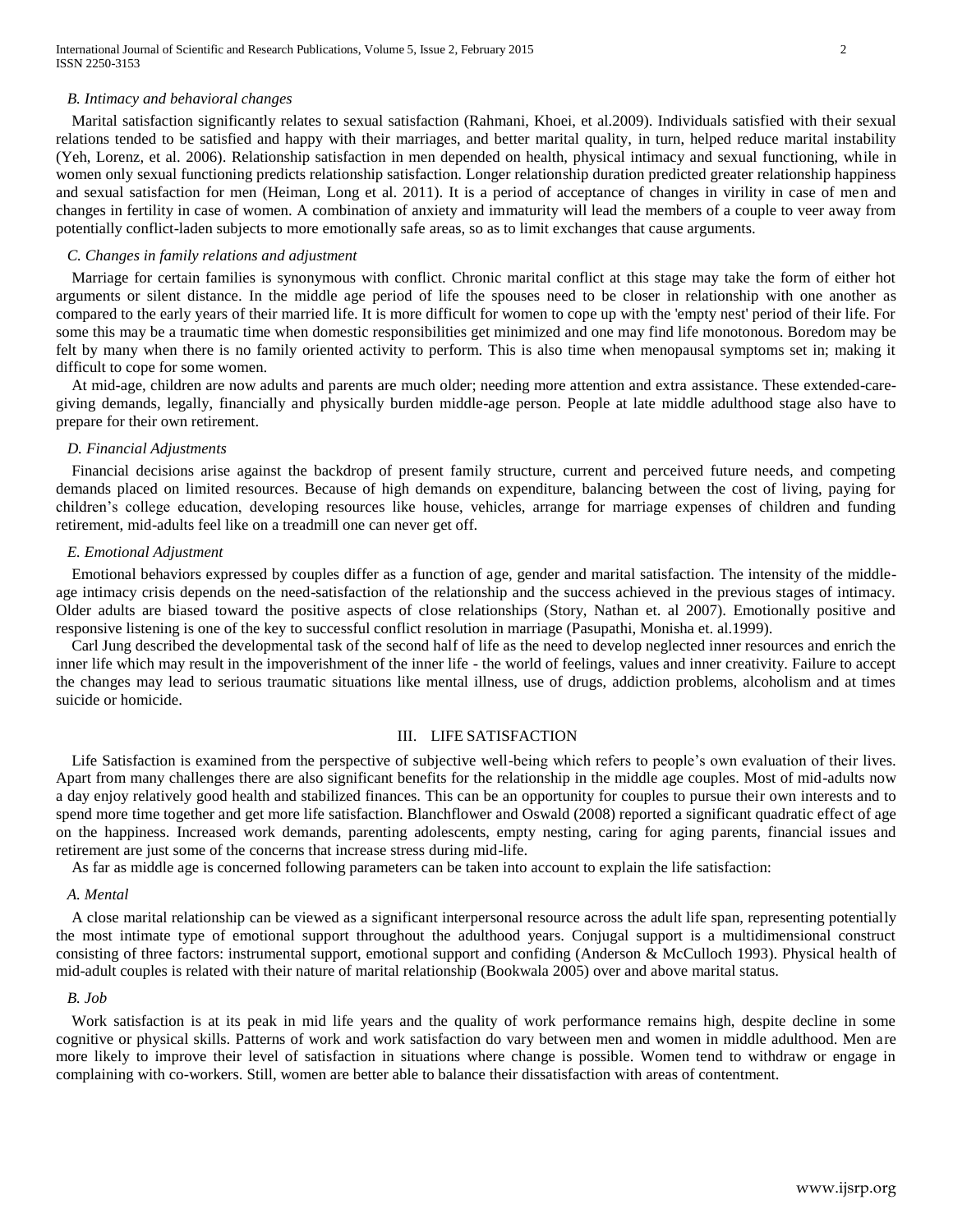International Journal of Scientific and Research Publications, Volume 5, Issue 2, February 2015 3 ISSN 2250-3153

#### *C. Social*

 In the process of socialization, adults prepare for a transition in role; it also involves identifying the new norms and expectations associated with such new social role as in-laws and grandparents. Adults of this age have more concern for laws, traditions, and cultural values and restricted acceptance against too rapid cultural change.

#### *D. Marital*

 It is likely that middle-aged partners' identification of successful problem-solving strategies contribute to the sense that they have control over their relationship. Skilled diplomacy (an approach to solving problems that involves confrontation of the spouse about an issue, followed by a period during which the confronting spouse works to restore harmony), considered an effective skill for marital problem-solving and is practiced more often by wives than by husbands.

#### *E. Family*

 Middle age also is referred as the mid-life "squeeze," or the "sandwich generation" as family relationships in the middle age extend in both directions: relationships with grown children and relationships with aging parents. The family role at this stage involves maximum amounts of assistance given in both directions in the generational chain, as well as maximum responsibility for maintaining affection bonds.

## IV. LITERATURE REVIEWS

The investigator reviewed available literature to know more of middle age realities, which have been presented below-

- 1. Crohan, Antonucci et al. (1989) White and Black women and men at midlife (ages 40–64) were studied. The samples were drawn from two national surveys and included 186 White women, 202 White men, 254 Black women, and 169 Black men. Results indicate that job satisfaction is positively related to life satisfaction for all four groups and to happiness for White women and Black men. Personal income is positively related to perceived control for Black women and White men, and to life satisfaction for White women. Occupational status is positively related to perceived control for White and Black women; role stress is negatively related to life satisfaction among White men, and to happiness among Black women.
- 2. Libman and Eva (1989) a study describing the behavioral, cognitive, and affective aspects of sexual expression in a sample of aging married couples (50–80 yrs) is presented to illustrate how some previous methodological difficulties might be addressed. Findings identify some of the realities of sexuality in aging individuals and illustrate the complexities in the definition and evaluation of sexual expression and experience.
- 3. Anderson and McCulloch (1993) the sample consisted of 298 older marital dyads who participated in the Aging Couples Study. Confirmatory factor analysis techniques were used to examine conjugal support in a series of nested measurement models at the couple and individual levels. Two research questions were addressed: (a) the viability of conjugal support as a couple's construct, and (b) the dimensionality of social support within the marital dyad. Results showed that conjugal support was a husband/wife, rather than a couple, construct. Findings also showed that conjugal support was a multidimensional construct consisting of three factors: instrumental support, emotional support, and confiding. Moreover, husbands and wives perceived the dimensions of conjugal support differently.
- 4. D'Zurilla, et al. (1998) the results suggest that social problem-solving ability increases from young adulthood (ages 17–20) to middle-age (ages 40–55) and then decreases in older age (ages 60–80). Specifically, compared to younger adults, middleaged individuals scored higher on positive problem orientation and rational problem solving, and lower on negative problem orientation, impulsivity/carelessness style, and avoidance style. Compared to older adults, middle-aged individuals scored higher on positive problem orientation and rational problem solving. Some age differences were specific to one gender. Across age groups, gender differences were found on positive problem orientation and negative problem orientation. Within the young adult group, gender differences were also found on impulsivity/carelessness style.
- 5. Shek (1999) perceived health status in 378 Chinese married couples. Results showed that marital adjustment and marital satisfaction were concurrently related to midlife crisis symptoms, life satisfaction, and perceived health suggest that the relationships between marital quality and health measures are bidirectional in nature. While marital quality predicted changes in midlife crisis symptoms in husbands, but not in wives, marital quality predicted changes in perceived health status in wives, but not in husbands. Results also showed that mental health influenced the marital adjustment of the wives, but not the husbands, over time.
- 6. Pasupathi, Monisha et al. (1999) observed 79 younger and older, happily and unhappily married couples, discussing conflicts. They coded listening behaviors indicative of attention and comprehension (responsiveness) as well as those expressing emotions. It was expected that older married couples would display lower frequencies of responsive listening behaviors than middle-aged couples. Results provide conditional support for this hypothesis.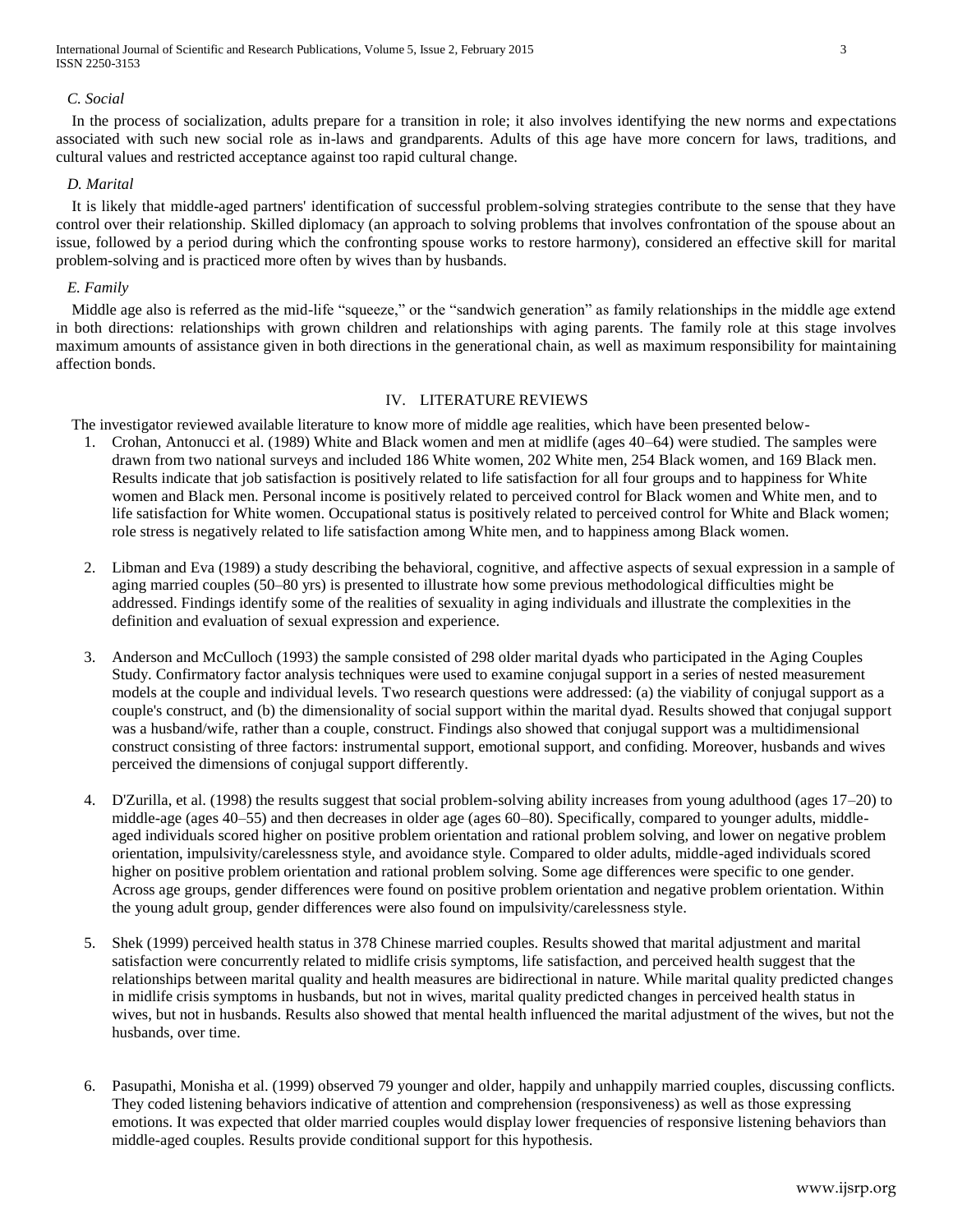- 7. Skowron E. A. (2000) One hundred and eighteen couples living in a large metropolitan Area were solicited to participate in the study. The mean age of Women participants was 46.72 years and for men, 48.56 years. This American study based on couples' levels of differentiation explained substantial variance in marital adjustment 74% of variance in husband marital adjustment scores and 61% of variance in wife marital adjustment scores were accounted for by couple differentiation of selfscores. Greater husband emotional cutoff uniquely accounted for husband and wife marital discord. Contrary to family systems theory, actual couples were no more similar on differentiation than were randomly matched couples. Finally, greater complementarities among couples along the specific dimensions of emotional cutoff and emotional reactivity predicted greater marital distress.
- 8. Kashiwagi, Hirayama (2003) the purpose of this study was to investigate recent changes in marital norm and reality in middle-aged couples, and how marital reality, as perceived by oneself, was associated with their demographic variables, as well as their marital satisfaction. Participated 277 pairs of middle-aged, nuclear-family couples. Main findings were as follows. First, factor analysis of marital reality variables extracted three factors: love each other, respect for the husband's life style, and respect for wife's life style. Second, concerning the wife's education and income, 'respect for the wife's life style' was highest among highly educated double income couples. Third, 'love each other' was the most important predictor of marital satisfaction for both husbands and wives. Finally, 'respect for the husband's the life style' was associated with husband's satisfaction, while that for the wife's was not with wife's marital satisfaction.
- 9. Bookwala (2005) in US based study on 729 respondents suggested that marital quality indices accounted for a significant amount of explained variance in physical health. Most notably, higher levels of negative spousal behaviors uniquely contributed to physical health, predicting more physical symptoms, chronic health problems, and physical disability, and poorer perceived health. The occurrence of negative spousal behaviors was consistently associated with poorer physical health.
- 10. Myers and Madathil (2005) administered Marital satisfaction and wellness questionnaire on forty-five individuals (22 couples and 1 widowed person) living in arranged marriages in India. The data were compared with existing data on individuals in the United States living in marriages of choice. Differences were found in importance of marital characteristics, but no differences in satisfaction were found. Differences were also found in 9 of 19 wellness scales between the two groups.
- 11. White and Myers (2006) women ( $N = 224$ ) between 35 and 65 years old participated in a study that examined the relationship among chronological age, subjective age, wellness, and life satisfaction. Women whose subjective age was less than or equal to their chronological age reported greater wellness; total wellness was a significant predictor of life satisfaction.
- 12. Yeh, Lorenz et al. (2006) based their study on 283 married American couples, to examine the causal sequences among three constructs for husbands and wives separately. Results of cross-lagged models, for both husbands and wives, provided support for the causal sequences that proceed from sexual satisfaction to marital quality, from sexual satisfaction to marital instability, and from marital quality to marital instability. Initially higher levels of sexual satisfaction resulted in an increase in marital quality, which in turn led to a decrease in marital instability over time. Effects of sexual satisfaction on marital instability appear to have been mediated through marital quality.
- 13. Schmitt, Kliegel and Shapiro (2007) in a research based on 588 married women and men in middle and old age in Germany examined age and gender differences in the role of socio-economic status, personality, and marital interaction as predictors of marital satisfaction. Results showed that i) socio-economic factors and personality played a minor role in predicting marital satisfaction, and ii) a high quality of dyadic interaction was particularly important for the marital satisfaction of women.
- 14. Lavalekar (2007) the research aims at exploring and comparing the marital satisfaction and emotional intelligence of people between age 25-65. A fairly representative data of 316 respondents was collected from Maharashtra, India. The analysis indicates a significant gender difference on certain areas of emotional intelligence, namely, openness to criticism, self management and empathy. A significant gender difference is also noted on two areas of marital satisfaction, namely, sexual relations and sharing household responsibilities, which can be traced to the socio-cultural influences. This has helped in understanding the relationship of gender with core traits of one's emotionality, which influence the marital relationship.
- 15. Henry, Nancy et al. (2007) examined age differences in positive (e.g., warm) and negative (e.g., hostile) characteristics of marital interactions between middle-aged and older couples and their association with marital satisfaction by age. Spouses' perception of partners' positive and negative behavior during marital interaction was assessed in general following disagreement and collaborative tasks. Older individuals reported higher marital satisfaction and perceived their spouse's behavior as less negative in general and more positive across all contexts than middle-aged individuals. Perceptions of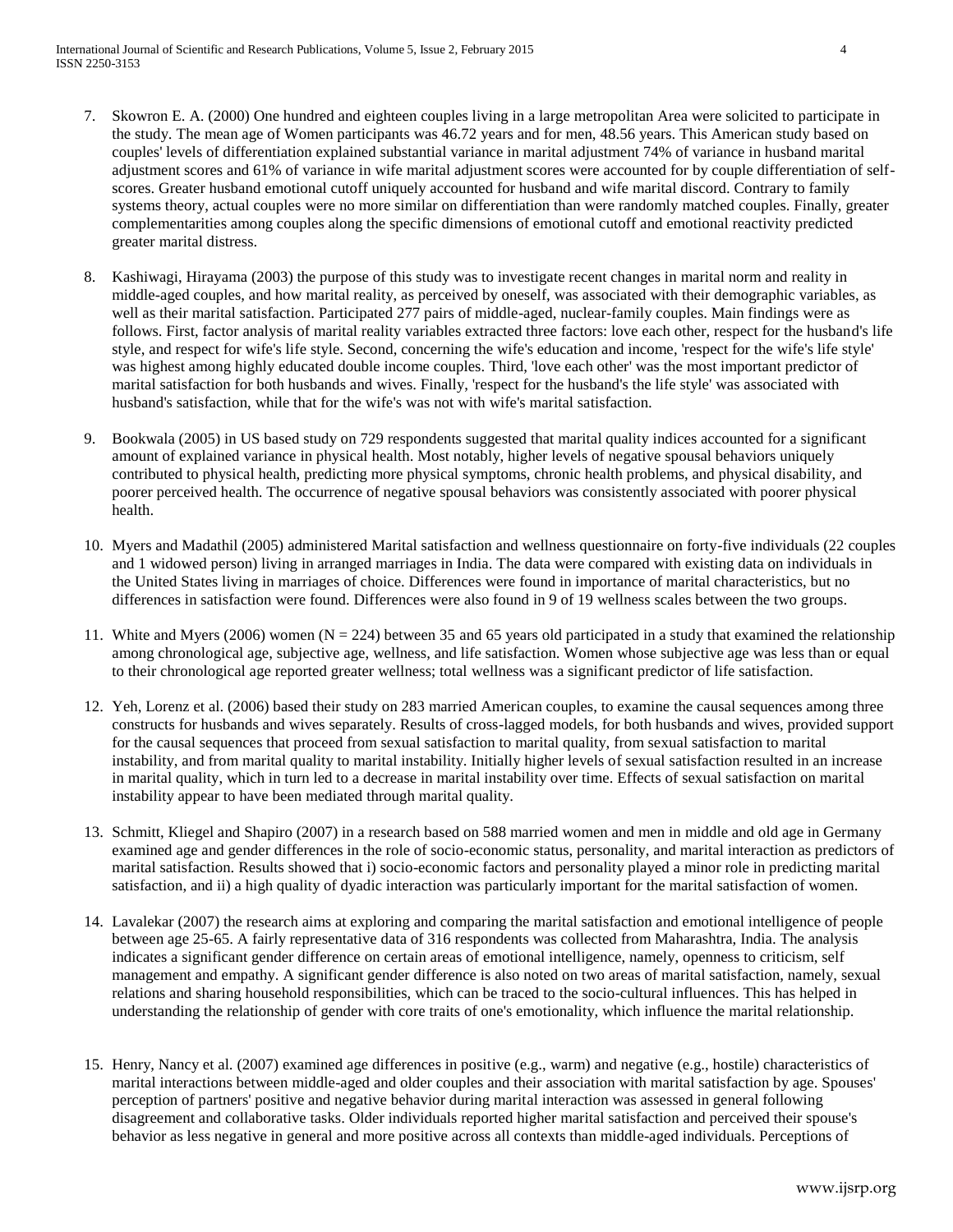partners' negative behavior in general and of both positive and negative behavior in the disagreement task were more closely associated with marital satisfaction for older spouses than for middle-aged spouses.

- 16. Story, Nathan et al. (2007) this American study based on 270 middle-aged (40-50 years old) and older (60-70 years old) couples who discussed a marital disagreement and completed an errand task. The results are consistent with theories of emotion regulation, such as socio emotional selectivity theory, that suggest that older adults are biased toward the positive aspects of close relationships.
- 17. Shiota and Levenson (2007) the present study examined the relationship between similarity in Big Five personality factors and initial levels and 12-year trajectories of marital satisfaction in long-term couples, who were in their 40s and 60s at the beginning of the study. Across the entire sample, greater overall personality similarity predicted more negative slopes in marital satisfaction trajectories. In addition, spousal similarity on Conscientiousness and Extraversion more strongly predicted negative marital satisfaction outcomes among the midlife sample than among the older sample. Results are discussed in terms of the different life tasks faced by young, midlife, and older adults, and the implications of these tasks for the "ingredients" of marital satisfaction.
- 18. Blanchflower and Oswald (2008) presented data on 500,000 randomly sampled Americans and West Europeans, controlling for cohort effects. Holding other factors such as demographic variables and income constant, it showed that a typical individual's happiness reaches its minimum -- on both sides of the Atlantic and for both males and females -- in middle age. Second, evidence provided for the existence of a similar U-shape through the life-course in East European, Latin American and Asian nations. Third, a U-shape in age is found in separate well-being regression equations in 72 developed and developing nations. Fourth, using measures that are closer to psychiatric scores, it documented a comparable well-being curve across the life cycle.
- 19. Rahmani, Khoei et al. (2009) Sample was used 292 married men, and women aged 19-58 yr from selected hospitals in Tehran while visiting their hospitalized relatives. Marital satisfaction significantly relates to sexual satisfaction ( $P= 0/00$ ). There was also a significant relation between sexual satisfaction and the following variables: age difference of couples  $(P=$ 0.04), length of marital life ( $P= 0.05$ ), and a drug abused participant ( $P= 0.007$ ). Of these variables, only the age difference of couples significantly relates to marital satisfaction (0.00). Findings suggest that sexual satisfaction plays a seminal role in marital satisfaction of Iranians.
- 20. Seider, Hirschberger et al. (2009) examined the California study on middle-aged and older couples (N\_154) engaged in a 15 min conflict conversation during which physiology and emotional behavior were continuously monitored. Verbatim transcripts of the conversations were coded into 2 lexical categories: (a) we-ness (we-words), pronouns that focus on the couple; (b) separateness (me/you-words), pronouns that focus on the individual spouses. Analyses revealed that greater weness was associated with a number of desirable qualities of the interaction (lower cardiovascular arousal, more positive and less negative emotional behavior), whereas greater separateness was associated with a less desirable profile (more negative emotional behavior, lower marital satisfaction). In terms of age differences, older couples used more we-ness words than did middle-aged couples. Further, the associations between separateness and marital satisfaction were strongest for older wives. These findings indicate that the emotional aspects of marital quality are expressed in the natural language of couples engaged in conversation.
- 21. Karahan (2009) administered to 122 Turkish couples who volunteered to participate. The 40 couples with the worst test scores were randomized into study and control groups. No differences in the test scores were determined between the two groups before the start of the program ( $P > 0.05$ ). After attending the program, the test scores of the study group were better in total than those of the control group ( $P < 0.001$ ). Benefits are retained at 3 and 6 months following ( $P = 1$ ).
- 22. Hansen et al. (2009) study explores and distinguishes links between parental status (childless persons, parents with residential children, and empty nest parents) and a range of psychological well-being outcomes in midlife and old age (N=5189). Separate outcomes into cognitive (life satisfaction and self-esteem) and affective (positive and negative affect, depression, loneliness) components. Parental status has a net effect on cognitive well-being among women, as childless women report significantly lower life satisfaction and self-esteem than both mothers with residential children and empty nest mothers. Among men, parental status is unrelated to any of the well-being aspects. Parental status effects are not modified by age, marital status, and education. The results demonstrate the importance of investigating the effect of parental status and other objective circumstances on a range of psychological well-being outcomes. Furthermore, the results reviewed and presented indicate somewhat more positive effects of parenthood in the Nordic countries than in the U.S., highlighting the role of social policies in shaping the impact of parental status on well-being.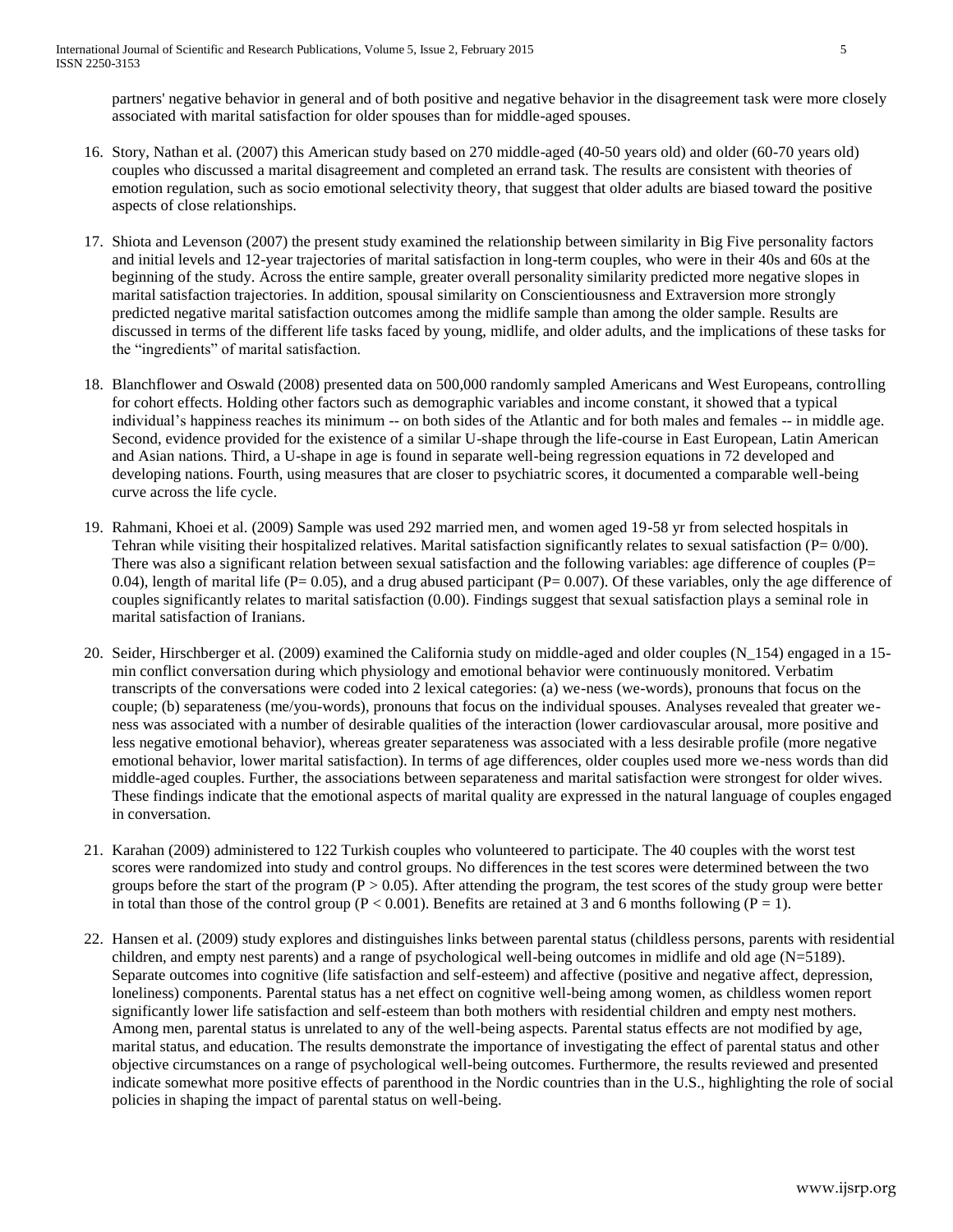International Journal of Scientific and Research Publications, Volume 5, Issue 2, February 2015 6 ISSN 2250-3153

- 23. Brockmann (2009) Overall, 6,568 men and 7,038 women, or 146,977 person-years, are included in our analysis. The mean age is 45 years, 8,645 respondents are between 30 to 60 years old. (Un)happiness in midlife is more strongly determined by gender-specific occasional influences and individual characteristics. Both define objective and subjective returns of professional and personal life investments. These social investment decisions date back to early adulthood and bear a high risk of failure during midlife. Unforeseen consequences and long-term private and professional commitments make it costly to adjust, but at the same time new investments may pay off in a pro-longed future. This dilemma turns many middle-aged people into "frustrated achievers".
- 24. Alder (2010) conducted study to determine whether there is a relationship between marital satisfaction and the independent variables of age, education level and courtship length. Respondents  $(N = 60)$  were required to complete surveys online regarding their experiences in their marriages. Results indicated that there was not a statistically significant relationship between marital satisfaction, age, education level and courtship length. However, there was a negative correlation between post-engagement courtship and dyadic adjustment, indicating that, as length of engagement increases, marital adjustment decreases.
- 25. Huber, Navarro et al. (2010) participants included 239 couples, who were between the ages of 45 and 65. The results showed significant positive relationships existed between the criterion variables (rebuilding the marriage relationship and maintaining kin ties with older and younger generations) and the predictor variables (adaptive appraisal, compensating experiences, and social support), thus providing support for the position that in the face of the developmental challenges encountered relative to midlife marriage, higher levels of the primary protective factors contributing to family resilience are related to greater levels of mastery of the developmental tasks associated with midlife marital satisfaction.
- 26. Windsor and Butterworth (2010) age group differences in self-reported supportive, aversive, ambivalent, and indifferent partner relations were examined in a large sample of midlife (aged 40-44 at baseline, n = 1,719) and older (aged 60-64 at baseline, n = 1,675) married and partnered adults assessed on two occasions 4 years apart. Older adults, particularly older men, were more likely to rate their relationship as supportive and less likely to rate their relationship as aversive relative to midlife adults. Midlife adults were more likely to provide ambivalent or indifferent assessments (as opposed to supportive assessments) of their relationship relative to older adults. Results are discussed in the context of possible developmental changes in interpersonal and intimate relations occurring in middle and older adulthood.
- 27. Seider and Herschel (2011) this study examined middle-aged ( $N = 82$ ) and older ( $N = 74$ ) couples, in California, engaged in a 15-minute conflict conversation to determine how discrete emotion sequences between spouses were related to marital satisfaction. It further examined whether age and gender moderated the relationships between discrete emotion sequences and marital satisfaction. The study focused on discrete emotion sequences initiated by three antecedent emotions (anger, contempt and sadness) previously associated with distressed marriages. Results revealed significant associations between discrete emotion sequences and marital satisfaction for 11 of the 39 discrete emotion sequences examined. The findings indicated that the relationships between discrete emotion sequences and marital satisfaction did not consistently differ as a function of age, but when they did, they tended to be stronger for older couples. This study revealed important differences in how discrete emotion sequences relate to marital satisfaction.
- 28. Berg, Cynthia et al. (2011) this study based on 300 middle-aged and older couples who completed measures of perceptions of collaboration, cognitive ability, marital satisfaction, an errand task and judged their spouse's affiliation. Older adults (especially men) endorsed cognitive compensation and interpersonal enjoyment and reported using collaboration more frequently than middle-aged adults. Greater need for cognitive compensation was related to lower cognitive ability only for older wives. Greater marital satisfaction was associated with greater interpersonal enjoyment. These two functions related to reports of more frequent use of collaboration and perceptions of spousal affiliation in a collaborative task.
- 29. Kouros and Cummings (2011) collected information from 296 America based couples on marital satisfaction, marital conflict and depressive symptoms annually reported for three years. Results suggested that for husbands, transactional relations between marital satisfaction and depressive symptoms identified: high levels of depressive symptoms predicted subsequent decreases in marital satisfaction and decreased marital satisfaction predicted subsequent elevations in depressive symptoms over time. For wives, high levels of marital conflict predicted subsequent elevations in depressive symptoms over time. Cross-partner results indicated that husbands' depressive symptoms were also related to subsequent declines in wives' marital satisfaction.
- 30. Heiman, Long et al. (2011) interviewed 1,009 heterosexual couples40-70 year old men and their female partners from the United States, Brazil, Germany, Japan and Spain from the Kinsey Institute who were married or have been living together for at least one year. Results from the study found that men were more likely than women to report being happy in their relationship. Women, however, reported that they were more satisfied with their sexual relationship.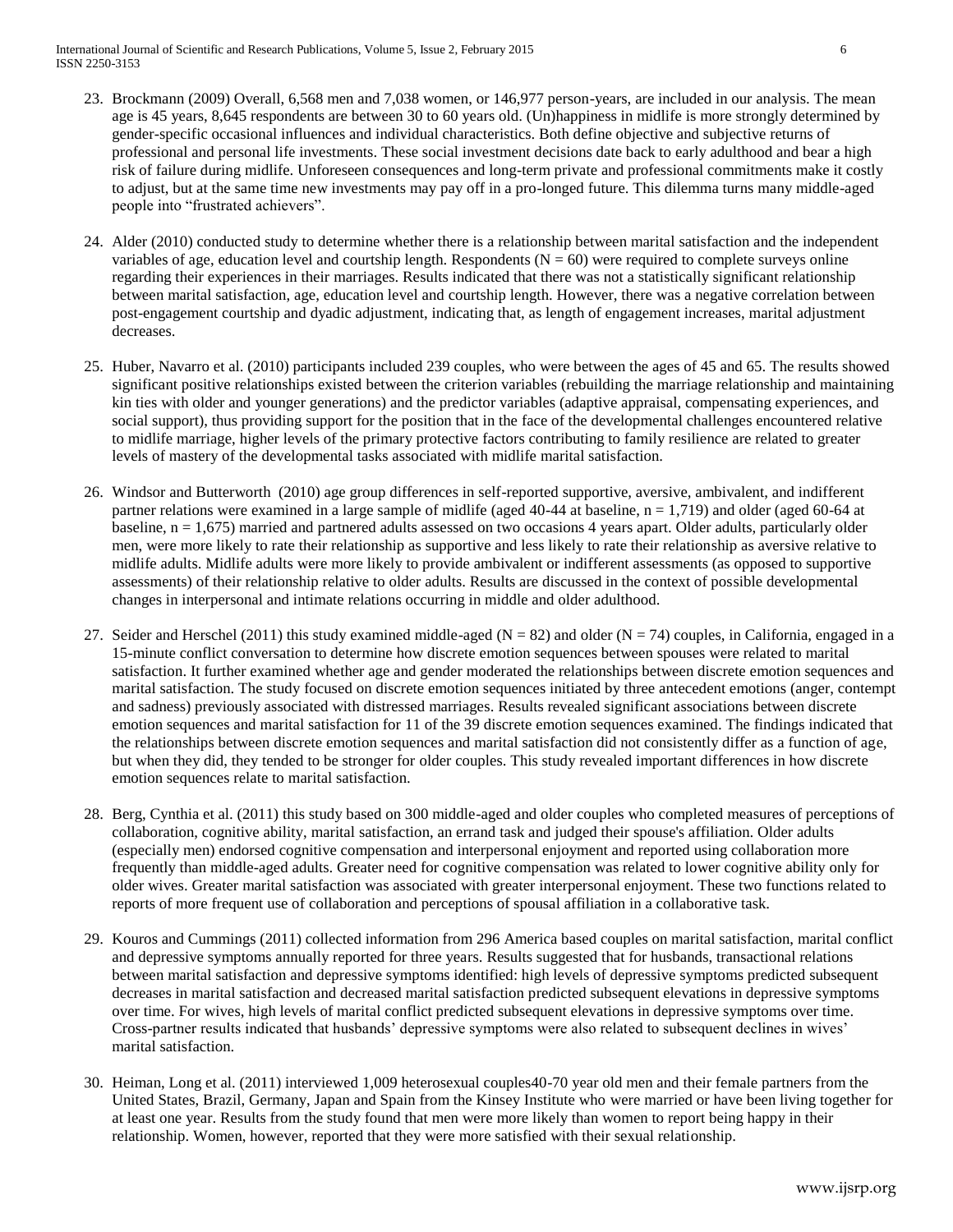- 31. Pinto and Neto (2012) examined the Participants numbered 193 with a mean age of 51.64. Scores from the SWSLS have favorable psychometric properties among which Cronbach's alpha was 0.83. As expected no gender differences regarding the satisfaction with sex life were found. Characteristics indicative of the quality of a relationship (Eros, commitment, sexual desire, and romantic loneliness) were related to the level of sexual satisfaction. Measures of well-being (satisfaction, life satisfaction, and self-esteem) were also related to sex life satisfaction.
- 32. Goel and Narang (2012) marital adjustment, mental health and frustration reactions in males and females of middle age, from Delhi, India. The sample comprised of 150 males and 150 females (n=300) which are bank employees, doctors and lecturers, within the age range of 40-55 years. It was seen that Females showed high level of recreational adjustment as compared to males but males were having better group oriented attitude than females.
- 33. Moosavi (2012) results showed that family functioning; marital adjustment and intimacy in two groups (middle-aged and young spouses) were not significant. For subjects compared by educational status, their mean in family functioning and marital adjustment were significant, but on the intimacy scale they were the same. Also evident was significant positive correlation between marital adjustment and intimacy (0.71), between family functioning and marital adjustment (0.68) and between family functioning and intimacy (0.50), (0.01).
- 34. Fatimah (2012) the quality of marital satisfaction to three dimensions which are Marital Relationship, Marital Adjustment and Marital Intimacy. 1,213 questionnaires returned are distributed across West Malaysia. The result shows that marital relationship is the first priority since this dimension has the lowest level of satisfaction, followed by marital intimacy then marital adjustment as the third priority needs to be improved.
- 35. Lee, Zarit et al. (2012) a sample of 197 middle-aged couples reported support they gave to and received from their parents (n = 440). Results indicated that couples provided more total support to and received more from their parents as a function of number of living parents, but the amount of support each parent received ('parent-adjusted support') was lower when there were more living parents. The amount of support given to and received from parents had no association with the couple's marital satisfaction, but discrepancies in support given to and received from parents did have a significant association with marital satisfaction. Husbands who gave more support to their living parent(s) than their wives reported lower marital satisfaction. A similar effect on marital satisfaction was found for wives who gave more support to their living parents than their husbands. These findings contrast with care giving studies where amount of support affected marital satisfaction and suggest that inequalities in involvement with parents may be a critical dimension in marriages of midlife adults.
- 36. Fiori and Denckla (2012) examine the association between various aspects of social support and depressive symptoms separately among men and women. A sample of 6,767 middle-aged adults from one wave of the Wisconsin Longitudinal Study (1992-1993), results found that the receipt of emotional support was associated with mental health in women only, whereas the provision of emotional and instrumental support was associated with mental health among men and women, but with varying patterns.
- 37. Tianyuan and Fung (2012) the present study assessed partner discrepancies and marital quality in 56 couples, 20-79 years old. Results indicated that husbands' partner discrepancies, but not wives', were found to mediate the curvilinear age differences in martial quality. The results suggest that adjusting cognition about the partner is essential to the typically higher marital quality in later adulthood. The results also suggest that the level of comparison standards and the specific domain of partner characteristics should be considered in future studies.
- 38. Dogra and Stathokostas (2012) Sedentary behavior is emerging as an important risk factor for poor health. Physical activity has proven to be important in determining overall successful aging (SA) among older adults; however, no data exists on the influence of sedentary behavior on SA. The purpose of this analysis was to determine whether there is an association between sedentary behavior and successful aging, independent of physical activity levels. 9,478 older ( $M = 4,245$ ;  $F = 5,233$ ) and 10,060 middle-aged ( $M = 4.621$ ;  $F = 5,439$ ) adults from the Healthy Aging cycle of the Canadian Community Health Survey were analyzed. Among older adults, compared to those who were sedentary (4 hours or more/day), those who were moderately (2–4 hours/day) and least sedentary (<2 hours/day) were 38% (OR: 1.38; CI: 1.12–1.69) and 43% (OR: 1.43;CI: 1.23–1.67) more likely to age successfully, respectively. Among middle-aged adults, those who were least sedentary were 43% (OR: 1.43; CI: 1.25–1.63) more likely to age successfully. These novel findings suggest that sedentary activities are significantly associated with lower odds of SA among middle-aged and older adults, potentially in a dose-dependent manner.
- 39. Zainah et al. (2012) subjects for this study were 423 married couples the age group between 21-30 years, 31–40 years and 41–50 years. Results indicated significant differences in marital satisfaction based on the length of marriage and income. This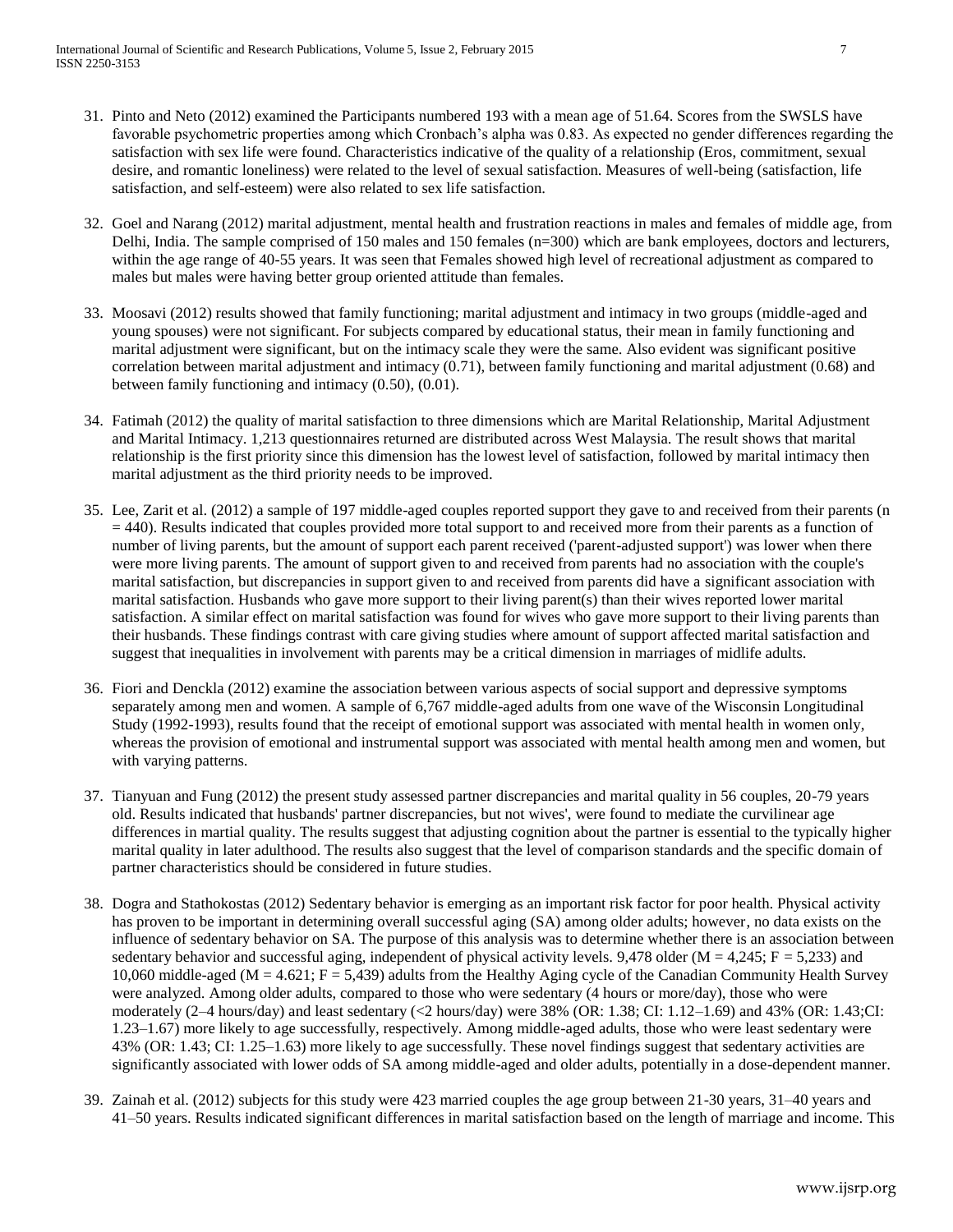study suggests that marriage counseling, with an emphasis on promoting awareness in marital happiness and satisfaction, would be helpful in addressing marital problems in married couples.

- 40. Hasani et al. (2012) the youngest and the oldest were 32 and 62 years old, the moderately satisfied rate in this study was 68% and the emotional intelligence score was 337. Overall, emotional intelligence and marital satisfaction were not linked to the variables of gender and age. Of many aspects of marital satisfaction, interpersonal and empathy aspects were meaningfully related to the variable of gender, regarding the statistics. Also, of many aspects of emotional intelligence, the one for responsibility between men and women was only meaningfully different, regarding the statistics. Total score of emotional intelligence and marital satisfaction were not meaningfully linked to gender. Generally, all the variables of emotional intelligence and marital satisfaction had a statistical meaningful relationship. 37% of marital satisfaction is predictable by emotional intelligence. Regarding the high relationship between emotional intelligence and marital satisfaction, it is greatly recommended that the related educational organizations of the country pay more attention to teach necessary skills to increase emotional intelligence so that matrimony is improved and family foundation is stronger.
- 41. Ayalon, Shiovitz-Ezra and Palgi (2013) study evaluated the associations between loneliness and subjective appraisals of marital relationship as well as reciprocal associations of loneliness in married men and women. The Health and Retirement Study is a national survey of older adults over the age of 50, residing in the US. Overall, 2723 couples completed this questionnaire. The model suggested that subjective appraisals of the relationship with spouse play a major role in one's sense of loneliness. In addition, loneliness in men and women shares reciprocal associations. The model explained 24% and 29% of the variability in loneliness reported by married men and women, respectively. Results indicate that capitalizing and enhancing one's social life might also be beneficial for his or her partner. Any intervention to alleviate loneliness in married couples has to take into consideration their perceived marital relationship as well as the reciprocal associations of loneliness in married men and women.
- 42. Landis et al. (2013) the present study examines the association between coping behavior and their relationship satisfaction in older spousal dyads. Examined  $N = 132$  couples age ranged from 53–84 years (M age = 68 years) and found that their dyadic coping strategies – a prime indicator of functional adaptation to daily stress in marital context – were significantly linked to relationship satisfaction. Our findings suggest that the partner's subjective perception of their spouse's supportive behavior was more strongly linked to their relationship satisfaction than to their self-reported support. Furthermore, individual support perception was more important for marital satisfaction than coping congruency. Overall, the dyadic coping of older adults may serve as an effective tool to stabilize relationship satisfaction when facing the challenges of older age and long-term marriage.

#### V. DISCUSSION

 Based on the earlier researches on the mid-aged couples, discussed in this paper it is proved that there are several factors like family environment, work condition, social environment, financial status, marital relation etc. which affect married couples' adjustment and life satisfaction. There are several studies conducted on these correlates in different countries and societies. But still there is lacking of a dedicated study on factors affecting mid-aged couple's adjustment and satisfaction in Indian perspective which need to be addressed.

#### **REFERENCES**

- [1] Anderson T. B., McCulloch B. J. (1993). Conjugal support: factor structure for older husbands and wives. *Journals of Gerontology, 48*(3), S133-42.
- [2] Ayalon L., [Shiovitz-Ezra S.,](http://www.ncbi.nlm.nih.gov/pubmed?term=Shiovitz-Ezra%20S%5BAuthor%5D&cauthor=true&cauthor_uid=22788950) [Palgi Y.](http://www.ncbi.nlm.nih.gov/pubmed?term=Palgi%20Y%5BAuthor%5D&cauthor=true&cauthor_uid=22788950) (2013). Associations of loneliness in older married men and women. *[Aging & Mental Health](http://www.routledgementalhealth.com/journals/details/1360-7863/)*, *17*(1), 33-9.
- [3] lder, E. S. (2010). *Age, Education Level, and Length of Courtship in Relation to Marital Satisfaction* (Master's thesis, Pacific University, 2010). Retrieved from [http://commons.pacificu.edu/spp/145.](http://commons.pacificu.edu/spp/145)
- [4] Brockmann H. (2009). Why are middle-aged people so depressed? evidence from West Germany. *German Socio-Economic Panel Study (SOEP)* 10117 Berlin, Germany.
- [5] Berg C.A., Schindler I, [Smith T.W,](http://www.ncbi.nlm.nih.gov/pubmed?term=Smith%20TW%5BAuthor%5D&cauthor=true&cauthor_uid=20973607) [Skinner M,](http://www.ncbi.nlm.nih.gov/pubmed?term=Skinner%20M%5BAuthor%5D&cauthor=true&cauthor_uid=20973607) [Beveridge R.M.](http://www.ncbi.nlm.nih.gov/pubmed?term=Beveridge%20RM%5BAuthor%5D&cauthor=true&cauthor_uid=20973607) (2011). Perceptions of the cognitive compensation and interpersonal enjoyment functions of collaboration among middle-aged and older married couples*[. Psychology and Aging,](http://www.apa.org/journals/pag.html) 26*(1), 167-173.
- [6] Bookwala J. (2005). The role of marital quality in physical health during the mature years. *[Journal of Aging and Health,](http://jah.sagepub.com/) 17*(1), 85-104.
- [7] Crohan, S. E., [Antonucci,](http://pwq.sagepub.com/search?author1=Toni+C.+Antonucci&sortspec=date&submit=Submit) T. C., [Adelmann,](http://pwq.sagepub.com/search?author1=Pamela+K.+Adelmann&sortspec=date&submit=Submit) P. K., [Coleman,](http://pwq.sagepub.com/search?author1=Lerita+M.+Coleman&sortspec=date&submit=Submit) L. M. (1989). Job characteristics and well-being at midlife ethnic and gender comparisons. *psychology of women quarterly, 13,* 223–235.
- [8] Dogra S. and Stathokostas L. (2012). Sedentary behavior and physical activity are independent predictors of successful aging in middle-aged and older adults. Journal of Aging Research, 2012, (2012), Article ID 190654, 8.
- [9] D'Zurilla T. J., Maydeu-Olivares A. and Kant G. L. (1998). Age and gender differences in social problem-solving ability. Personality and Individual Differences, 25(2), 241–252.
- [10] DT. J., Maydeu-Olivares A. and Kant G. L. (1998). Age and gender differences in social problem-solving ability. Personality and Individual Differences, 25(2), 241–252.
- [11] Fatimah P. L. R. (2012). Improvement on marital satisfaction by using quality approach. *Journal of social sciences and humanities*, *7*(1), 133-148.
- [12] [Fiori K.L,](http://www.ncbi.nlm.nih.gov/pubmed?term=Fiori%20KL%5BAuthor%5D&cauthor=true&cauthor_uid=22396474) [Denckla C.A.](http://www.ncbi.nlm.nih.gov/pubmed?term=Denckla%20CA%5BAuthor%5D&cauthor=true&cauthor_uid=22396474) (2012). Social Support and Mental Health in Middle-Aged Men and Women A Multidimensional Approach. *[Journal of Aging and](http://jah.sagepub.com/)  [Health,](http://jah.sagepub.com/) 24*(3), 407-438.